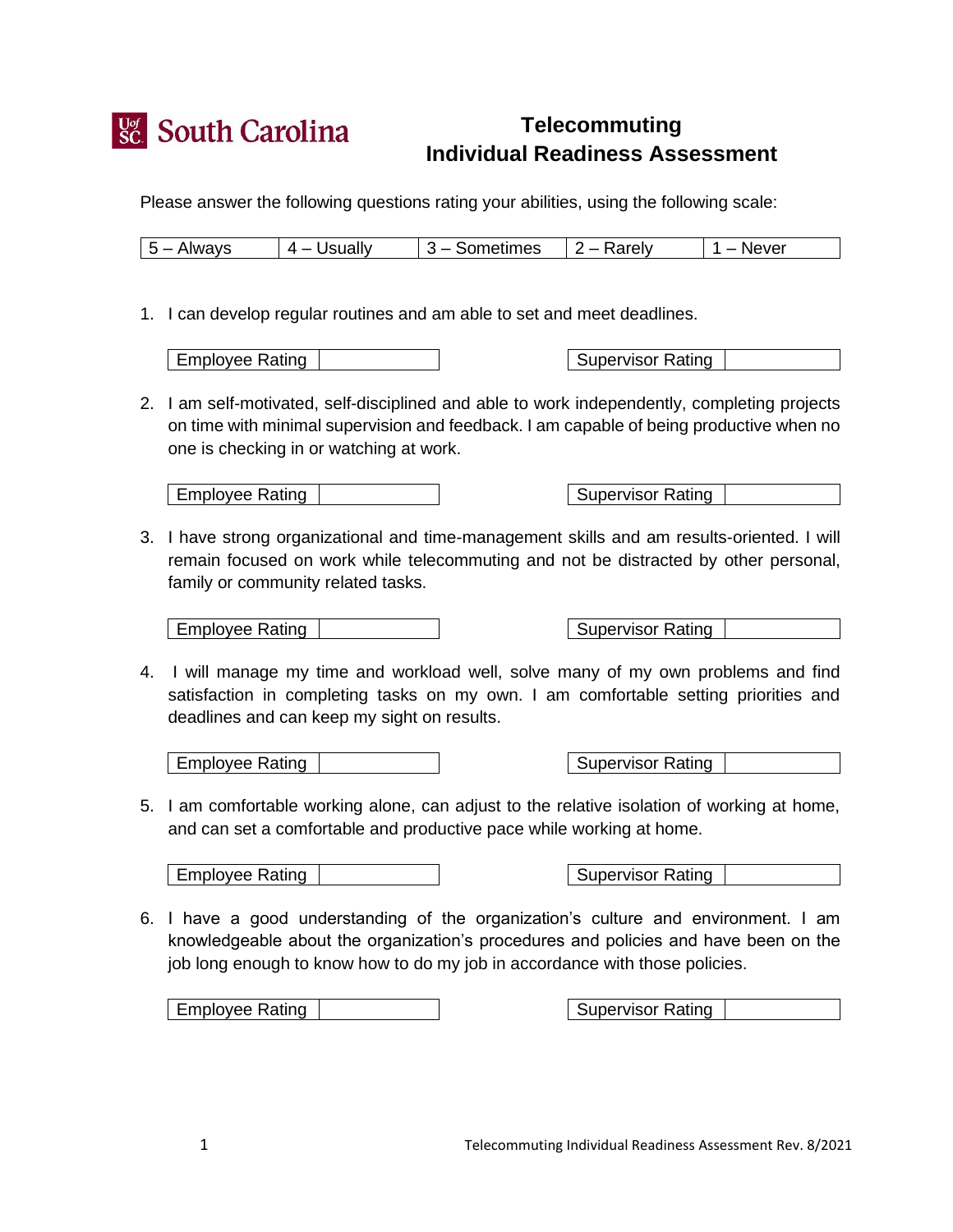7. I have effective working relationships with co-workers and will be able to maintain such communications while telecommuting. I will share information appropriately and in a timely manner.

Employee Rating | The Supervisor Rating | Supervisor Rating

 8. I am adaptable to changing routines and environments and have demonstrated an ability to be flexible about work.

Employee Rating | Supervisor Rating | Supervisor Rating | Supervisor Rating | Supervisor Rating

 9. I am an effective communicator. I have demonstrated effective communication between supervisors and co-workers, and I am comfortable using various methods of communication, including e-mail, MS Teams and/or Zoom, Blackboard (if necessary) or other appropriate methods as required.

| Employee Rating | Supervisor Rating | Supervisor Rating

 10. I am in good standing with the agency on my previous and current performance reviews and have no recent disciplinary actions.

| Employee Rating | November 2016 | Supervisor Rating

11. I actively solicit feedback and respond openly, without defensiveness, and learn from feedback and alters my behavior accordingly.

Employee Rating | The Supervisor Rating | Supervisor Rating

 12. I have standards of personal conduct: honest, trustworthy, accountable for my actions/responsibilities, and I delivers on my commitments.

| Employee Rating | The Supervisor Rating | Supervisor Rating

**Totals** 

Overall Employee Rating

Minimum Total Score =  $12$ 

Overall Supervisor Rating

Maximum Total Score =  $60$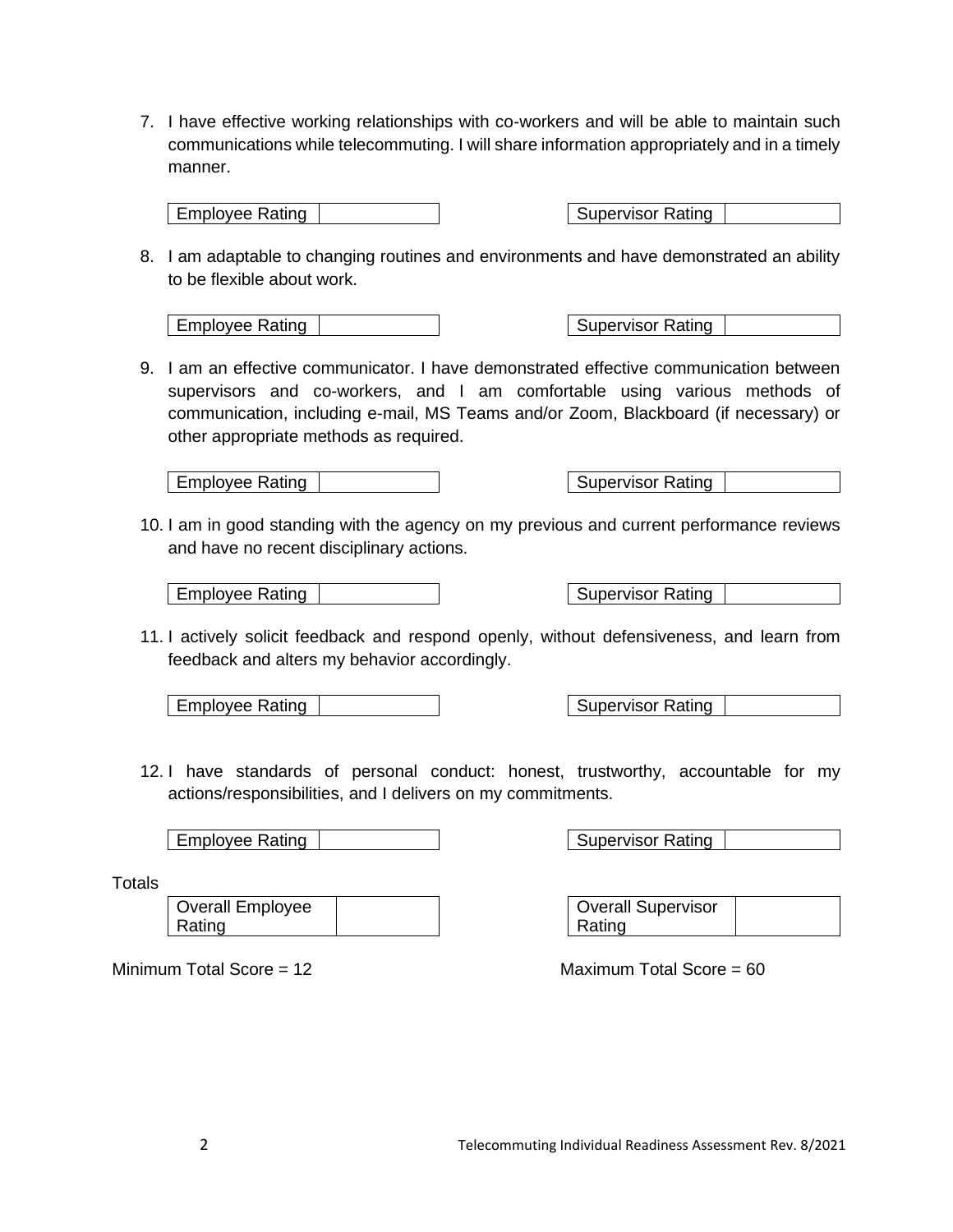## *Job Suitability Assessment*

Section 1: Is my job appropriate for telecommuting? (Check those that apply.)

| My job responsibilities are arranged so that there is no difference in the level of service |
|---------------------------------------------------------------------------------------------|
| provided to the customer regardless of work location.                                       |

- My job has minimal requirements for on-site supervision or contact with the customer.
- $\Box$  The interdependencies of my job duties with those of others on my team will not be negatively affected by working remotely.
- My job requires low face-to-face communication, and I have the ability to arrange days when communication can be handled by telephone, email or other electronic means.
- **My job has minimal requirements for special equipment.**
- $\sqcap$  I am able to define tasks and work products with measurable work activities and objectives.
- $\Box$  I am able to influence and schedule workflow.

Number of Boxes Checked:

Section 2: Is my alternate workplace an appropriate environment for telecommuting? (Check those that apply.)

I have a safe, comfortable workspace where it is easy to concentrate on work.

- $\Box$  I have the appropriate level of security required by the agency.
- $\Box$  I have the necessary office equipment and software that meet agency standards.
- $\Box$  I have a telephone, with separate home office line if required, an answering machine or voicemail, and sufficient internet access and speed.
- $\Box$  I have household members who will understand I am working and will not disturb my work.
- $\Box$  I understand that I am prohibited from providing dependent care (either to a child or an adult) during work hours. I understand that all personal activities, including child and dependent care, pet care, housework, yardwork, personal errands, etc., must be done only during established break times, lunch time and before and after work hours.
- I understand and agree that I must use accrued leave when providing dependent care of when addressing other personal responsibilities during work hours. This includes time spent caring for an ill household member or other person.

 $\Box$  I certify that my home or rental insurance does not prohibit a home office.

 $\Box$  I have reviewed the relevant zoning requirements to ensure a home office is permitted.

Number of Boxes Checked:

Scoring: Count the number of boxes checked in Section 1 and multiply x 2. Add that number to the number of boxes checked in Section 2. Determine the total of the two numbers. Review the overall ratings of both the employee and the supervisor on page 2. Find the correct boxes and plot both scores in the appropriate boxes on the 6 Box Grid.